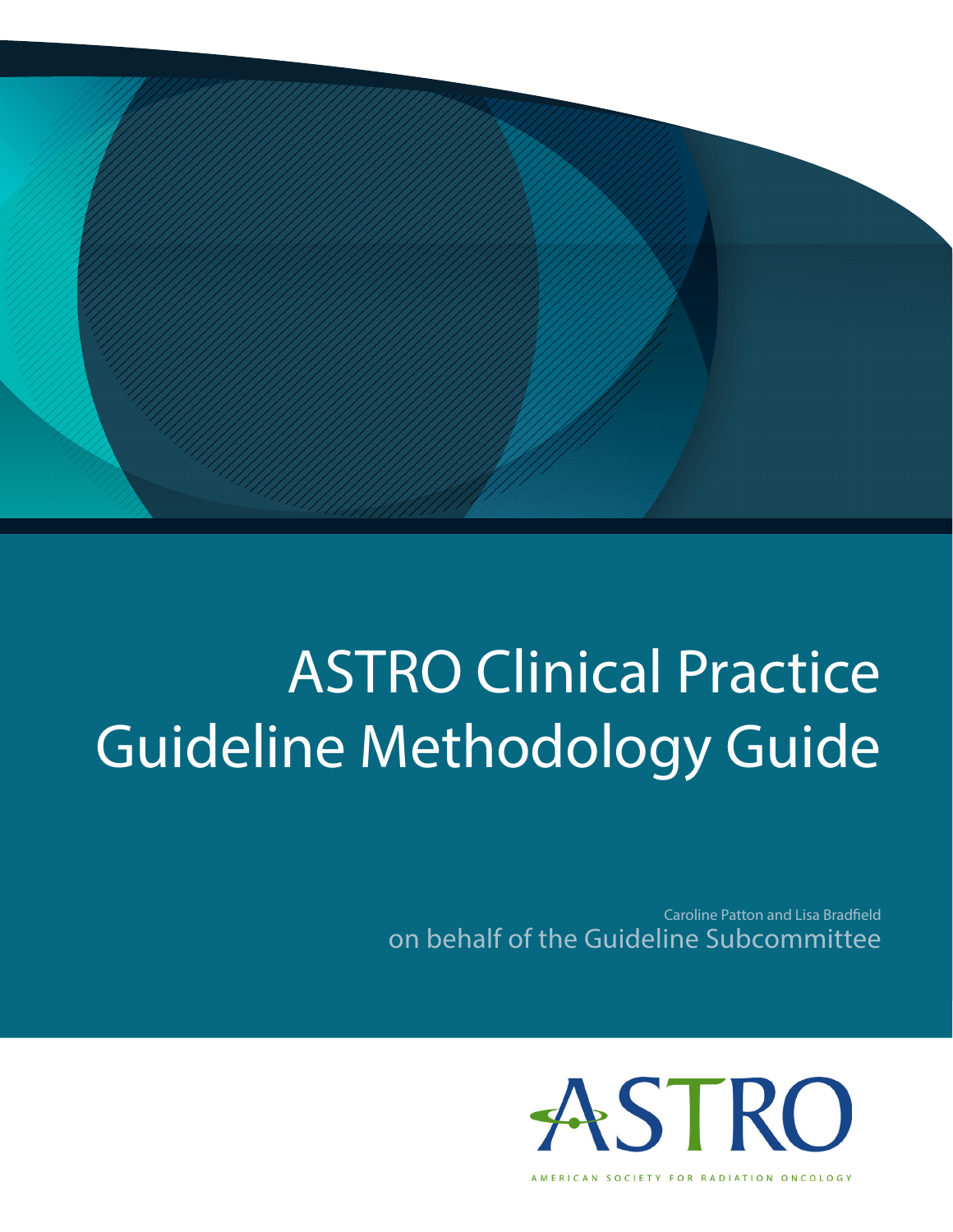# Table of Contents

| <b>Introduction</b>                                          | 3  |
|--------------------------------------------------------------|----|
| <b>Topic Selection</b>                                       | 3  |
| <b>Guideline Initiation</b>                                  | 4  |
| Partnership or Collaboration with Other Societies            | 4  |
| <b>Task Force Selection and Topic Proposal</b>               | 4  |
| Disclosures and Conflict of Interest (COI)                   | 4  |
| <b>Initiation and Key Question Development</b>               | 5  |
| <b>Systematic Evidence Review</b>                            | 5  |
| Development and Implementation of Search Protocol            | 5  |
| <b>Article Screening and Abstraction</b>                     | 5  |
| <b>Draft Development</b>                                     | 6  |
| <b>Evidence Analysis and Recommendation Writing</b>          | 6  |
| Assigning Recommendation Strength and Quality of Evidence    | 6  |
| <b>Recommendation Supportive Text</b>                        | 8  |
| <b>Consensus Development and Voting</b>                      | 8  |
| <b>Review and Approval</b>                                   | 9  |
| <b>Review Phase</b>                                          | 9  |
| <b>Public Comment</b>                                        | 9  |
| <b>Guideline Approval and Endorsements</b>                   | 9  |
| <b>Development of Executive Summary</b>                      | 9  |
| <b>Publication and Implementation</b>                        | 10 |
| <b>Post-Publication Monitoring and Initiation of Updates</b> |    |
| <b>Figure 1. Guideline Development Process</b>               |    |
| <b>References</b>                                            | 12 |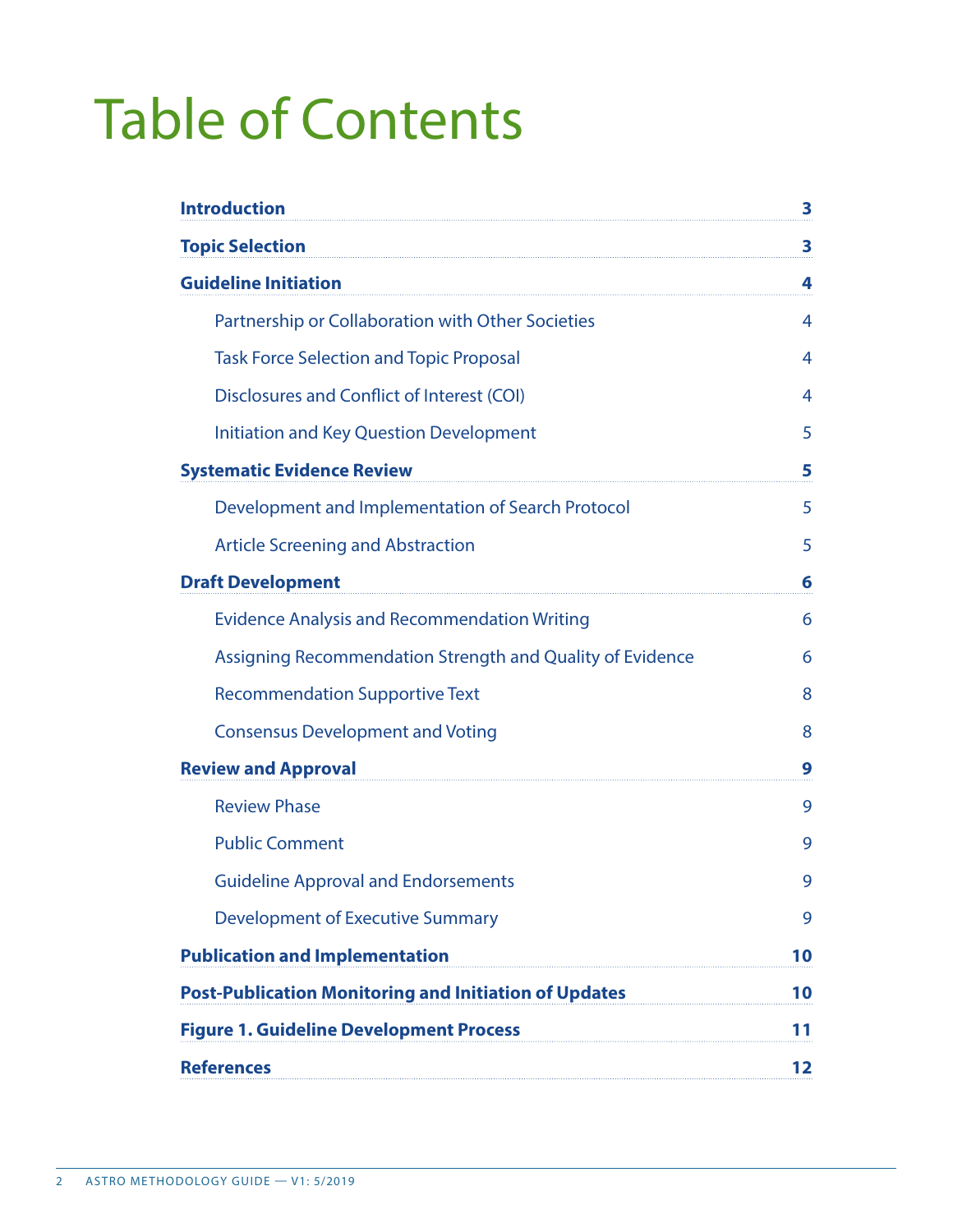# Introduction

As a recognized leader in bringing excellence to the field of radiation oncology within multidisciplinary cancer care, the American Society for Radiation Oncology (ASTRO) began producing evidence-based clinical practice guidelines (guidelines) in 2009 to translate the best available scientific evidence into recommendations. These documents provide guidance to radiation oncology professionals and the patients they serve to improve care, reduce practice variation and inappropriate resource utilization, identify gaps in the evidence base, and support quality measure development and national quality reporting requirements. While guidelines are based on interpretation of relevant evidence on a specific topic, individual physicians should make the ultimate judgment regarding therapy considering all the circumstances and utilizing a shared decision-making process with the patient.

Standards for developing guidelines have evolved over the years in part due to the publication of the National Academy of Medicine's (formerly U.S. Institute of Medicine) landmark report providing standards for systematic reviews and on developing trustworthy guidelines.<sup>1,2</sup> It defined guidelines as "statements that include recommendations intended to optimize patient care that are informed by a systematic review of evidence and an assessment of the benefits and harms of alternative care options."2 The core standards were expanded upon by the Council of Medical Specialty Societies.<sup>3,4</sup> They address the stages of the guideline development process summarized in Figure 1 and discussed in this article. Chief among these standards is a rigorous, transparent, reproducible, and unbiased review of the applicable evidence.

# Topic Selection

Potential topics for guideline development come from multiple sources, including the Guidelines Subcommittee (GLSC), which oversees the policies, procedures, and content development for all guidelines; ASTRO leadership and other committees and resource panels; the ASTRO membership; and collaboration with other specialty societies. Potential new guideline topics are identified annually by the GLSC and priorities for the coming year are determined based on relevance to radiation oncology, prevalence of the disease/condition, degree of practice variation or controversy, potential impact on patient care and outcomes, strength of existing evidence, and availability of new data.

In addition to new guidelines, previously published guidelines are evaluated for currency beginning 2 years after publication by a work group with representations from the GLSC and the original guideline. If pivotal new evidence has been published that is likely to impact the recommendations, a review may be initiated earlier. Based on the assessment of the work group, the original document may be updated or replaced with a new guideline.

Before initiation of a new guideline or update, an environmental scan is conducted to identify and evaluate other guidelines on the same topic that are in progress or were published in the previous several years. This step is designed to minimize overlap between guideline documents and avoid providing discordant guidance.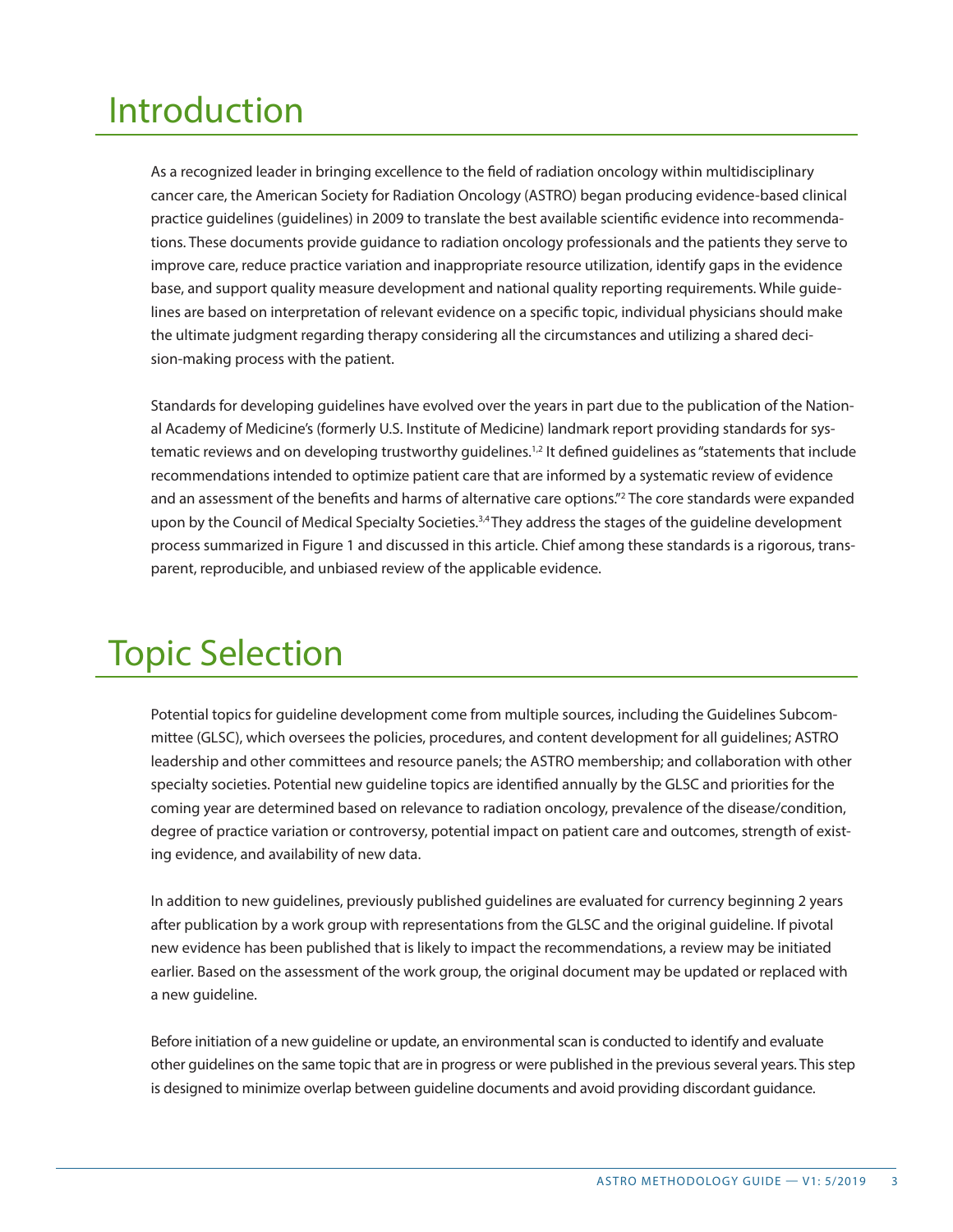# **PARTNERSHIP OR COLLABORATION WITH OTHER SOCIETIES**

ASTRO has approved a *framework* for developing guidelines with participation from other organizations to minimize duplication of effort and harmonize recommendations. Depending on the topic and scope, societies whose constituencies have a vested interest in the subject may be invited to participate at multiple levels. Joint partners receive representation on the task force, nominate official peer reviewers, and are offered the chance to approve the final document. Other societies collaborate by nominating a task force representative, providing peer review, and/or considering the final guideline for endorsement.

# **TASK FORCE SELECTION AND TOPIC PROPOSAL**

After selection of a new topic, the GLSC develops a proposal which outlines the guideline's preliminary scope and key questions (KQs) and includes a list of task force nominees. Following multiple layers of review, a task force is selected if the proposal is approved by the ASTRO Board of Directors.

Task force chairs and members are nominated by the GLSC, other ASTRO committees or resource panels, and for non-radiation oncology physicians, by their respective societies. All guidelines have a chair and vicechair or two co-chairs who are selected by the GLSC, pending review of their disclosures. Potential members include radiation oncologists, radiation oncology residents, medical physics, and representatives of other relevant specialties, such as medical oncology or surgery. The radiation oncologists on the task force are drawn from academic, private or community, and/or government settings. A representative of the GLSC serves as a liaison between the task force and the subcommittee to provide methodological support, help monitor concordance with other guidelines and documents, provide status updates on the project to the GLSC, and assist with developing patient materials. A patient representative is also included on the task force to provide feedback related to quality of life, shared decision making, and treatment issues from a patient perspective. ASTRO strives to avoid bias by selecting a multidisciplinary task force of experts with variation in geographic region, gender, ethnicity, race, practice environment, and area of expertise.

# **DISCLOSURES AND CONFLICT OF INTEREST (COI)**

ASTRO has detailed policies and procedures related to disclosure and management of industry relationships to avoid actual, potential, or perceived conflicts of interest. Based on the scope of the guideline, ASTRO staff initially identify categories of affected companies – commercial entities whose business and products may be influenced, positively or negatively, by the guideline recommendations. This list is reviewed during the proposal approval process and further refined by the selected task force chairs. All task force members are required to disclose industry relationships and personal interests that were active within the 12 months before initiation of the project. Disclosures go through a rigorous review process with final approval by ASTRO's Conflict of Interest Review Committee. A majority of task force members (>50%), including the chairs, do not have relationships with affected companies and certain types of relationships are not permitted at all. For the purposes of full transparency, task force members' comprehensive disclosure information is published in the guideline. See [ASTRO's comprehensive COI policy](https://www.astro.org/Patient-Care-and-Research/Clinical-Practice-Statements/Conflict-of-Interest-for-Formal-Papers) for additional details.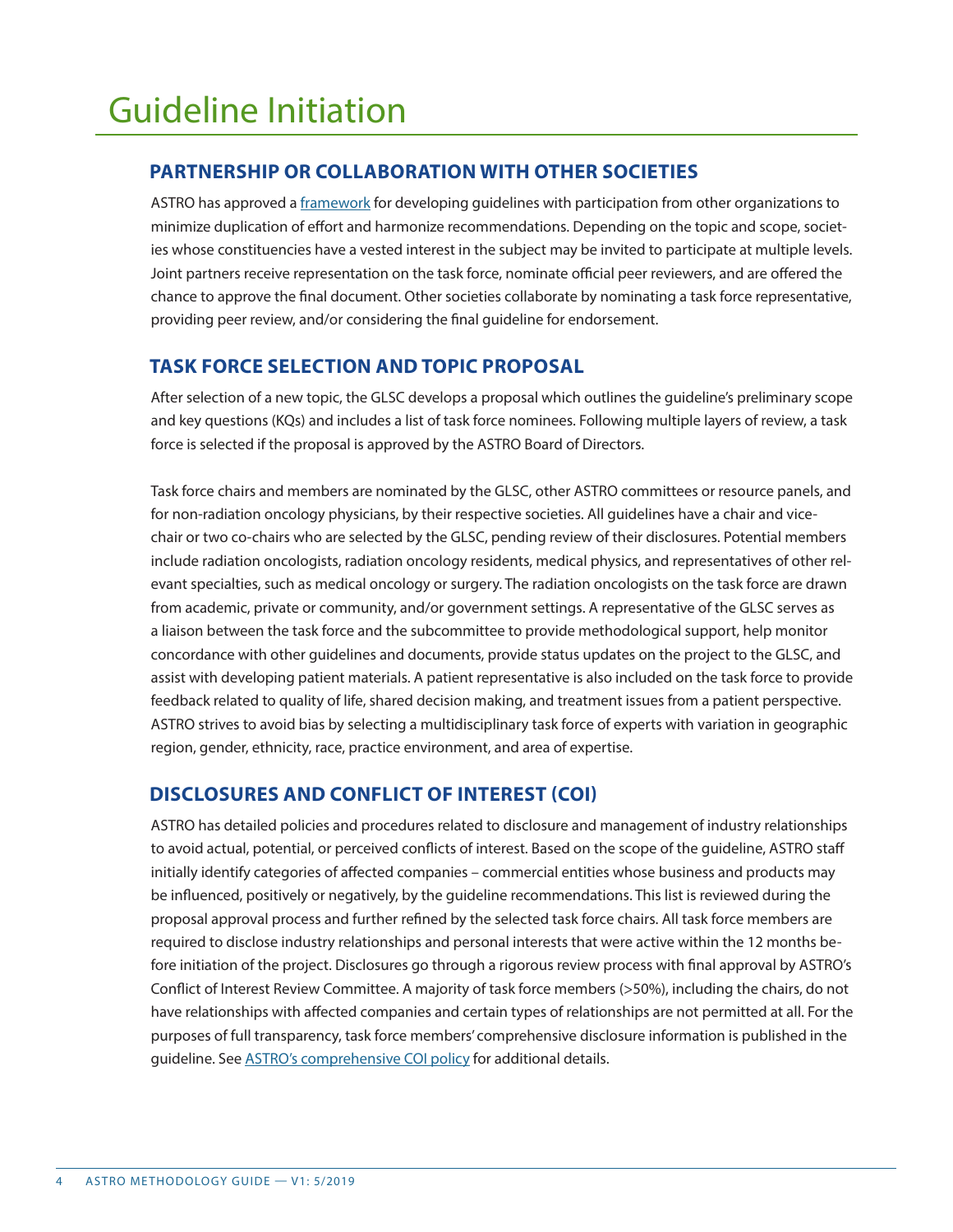# **INITIATION AND KEY QUESTION DEVELOPMENT**

After confirmation of the task force, a kick-off call is held to review the disclosures, expectations and responsibilities of task force members and discuss the guideline development process and project timeline. The task force also assesses and refines the preliminary KQs using the **P**atients, **I**nterventions, **C**omparators, **O**utcomes, **T**iming, and **S**etting (PICOTS) framework, which guides a systematic approach to evidence review for guidelines.<sup>1</sup> Focused questions make the project more manageable and lead to specific recommendations and conclusions that support patient care. Once the KQs are finalized, writing assignments are determined, including leads for each KQ.

# Systematic Evidence Review

### **DEVELOPMENT AND IMPLEMENTATION OF SEARCH PROTOCOL**

Drawing on the PICOTS for the KQs, a search protocol is developed, which details the search strategies and inclusion and exclusion criteria. The literature is derived from research involving human subjects, published in English, and indexed in MEDLINE. Hand searches of other sources, particularly recent review articles and trial data, may confirm or supplement the electronic searches. Studies published after the end date of the literature search are not used to develop the recommendations but may be discussed in a future directions/ emerging data section.

## **ARTICLE SCREENING AND ABSTRACTION**

The literature search results go through a series of reviews to synthesize the evidence based on the pre-defined inclusion and exclusion criteria to determine their relevance to the identified KQs and scope of the guideline. An independent literature review team dual-screens first the titles and then the abstracts of the articles included from title screening. The studies included after the second round are reviewed and further refined by the task force. Study characteristics from the final group of selected articles is abstracted into detailed evidence tables, which summarize the primary evidence base for the guideline and are used to inform the recommendations. The evidence tables are published as a supplement to the document.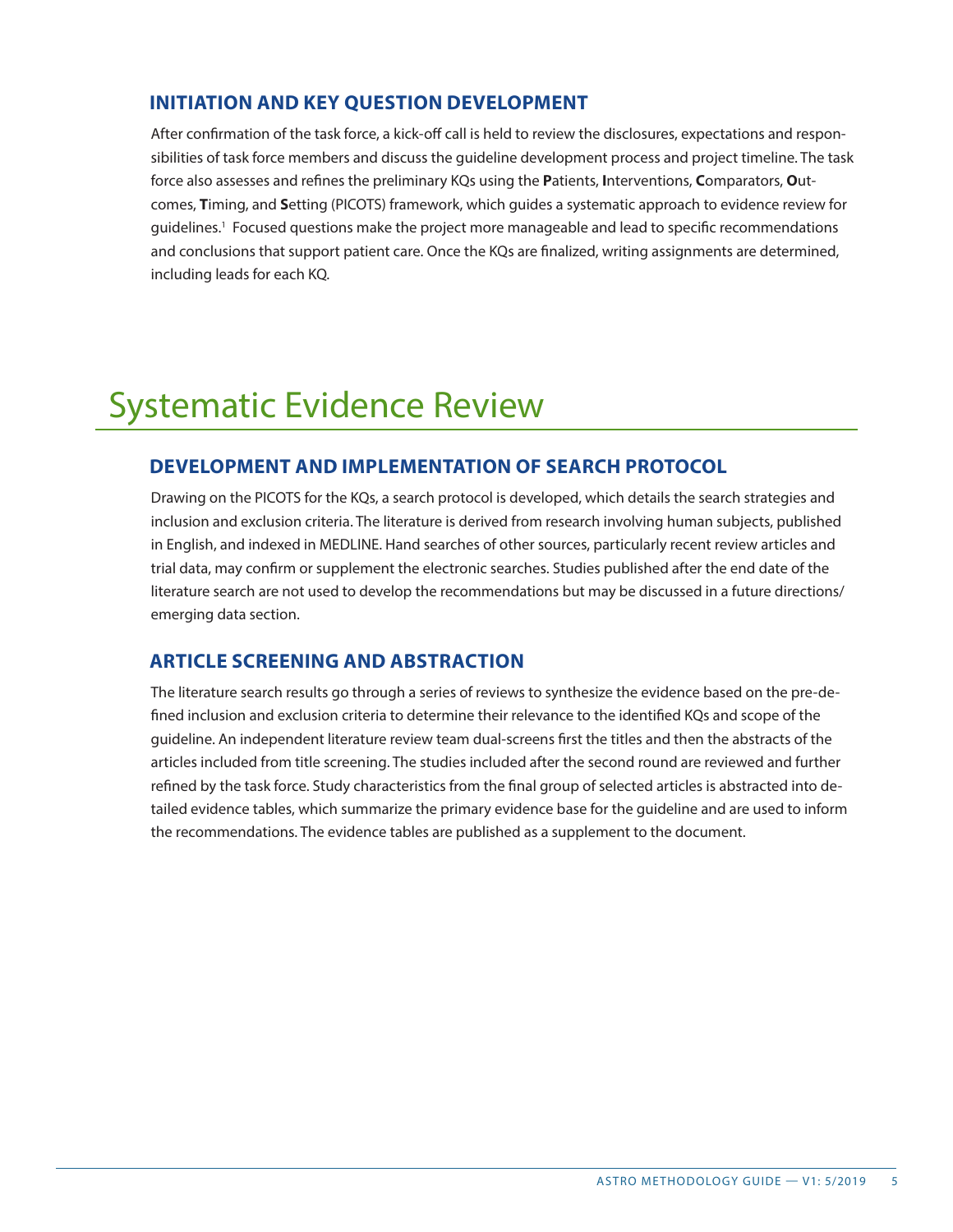# **EVIDENCE ANALYSIS AND RECOMMENDATION WRITING**

To ensure high standards in developing ASTRO's guidelines, a rigorous, transparent, reproducible, and unbiased review of the evidence is paramount. Through a series of conference calls, small work groups synthesize and summarize the evidence for each KQ to determine the quality of the evidence. These discussions inform the development of draft recommendations, which include assigning the recommendation strength and overall quality of evidence ratings, as defined in Table 1. It is important that guideline recommendations be clear and actionable statements that align with the PICOTS framework, denoting in most instances the patient group, intervention, comparator, and outcome. Implementation remarks are included sparingly to enhance the reader's interpretation and understanding of a recommendation or to append information like timing, setting, or dosing details to the recommendation.

Once the work groups have achieved consensus on their section recommendations, they present a summary of the evidence related to their respective KQs, including their analysis of the data and rationale for the draft recommendations. All task force members are encouraged to participate in the discussion to facilitate consensus. Once recommendations are agreed upon, work group members draft the supportive text for their KQ. Task force members are expected to meet the criteria of the International Committee of Medical Journal Editors in order to be included as authors.<sup>5</sup>

# **ASSIGNING RECOMMENDATION STRENGTH AND QUALITY OF EVIDENCE**

ASTRO's recommendations are based on evaluation of multiple factors including the quality of evidence, *individual* study quality, and task force consensus, all of which inform the strength of recommendation. Strength of recommendation reflects the magnitude and certainty of benefit over risk or vice versa and is categorized as either strong or conditional. Quality of evidence is based on the body of evidence available for a particular KQ and includes consideration of number of studies, study design, adequacy of sample sizes, consistency of findings across studies, and generalizability of the populations, settings, and treatments in the studies. Quality of evidence denotes the confidence in or certainty offered by the body of evidence supporting the recommendation and is graded as high, moderate, low, or expert opinion. Recommendation strength and quality of evidence are complementary but distinct concepts; a strong recommendation can be made on low-quality evidence, or a conditional recommendation based on high-quality evidence. Table 1 includes more specific definitions to assist the task force when determining the appropriate strength and quality ratings.

In 2018, ASTRO's guideline methodology was modified to incorporate an expert opinion strength of recommendation category and to quantify the number and type of studies that determine the quality of evidence. Expert opinion recommendations are used where guidance is considered essential due to factors such as high prevalence, mortality, or morbidity but either relevant data do not exist, the available evidence does not reflect current technology/practice, or there is substantial variation in practice or controversy.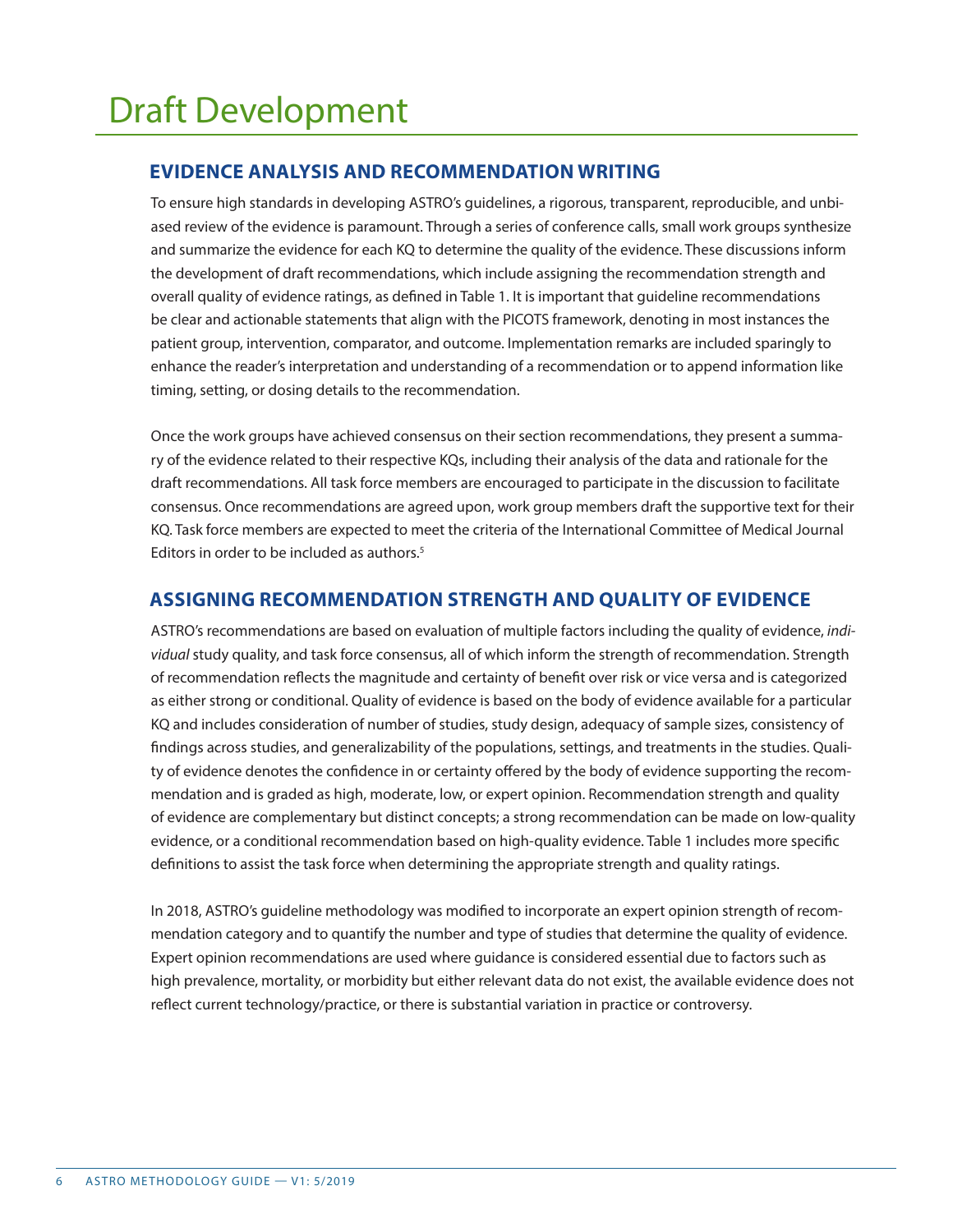# **TABLE 1. ASTRO RECOMMENDATION GRADING CLASSIFICATION SYSTEM**

ASTRO's recommendations are based on evaluation of multiple factors including the quality of evidence (QoE), individual study quality, and panel consensus, all of which inform the strength of recommendation. QoE is based on the body of evidence available for a particular key question and includes consideration of number of studies, study design, adequacy of sample sizes, consistency of findings across studies, and generalizability of samples, settings, and treatments.

| <b>Strength of</b><br>Recommendation | <b>Definition</b>                                                                                                                                                                                                                                                                                                                                                     | <b>Overall QoE</b><br>Grade                              | <b>Recommendation</b><br><b>Wording</b> |
|--------------------------------------|-----------------------------------------------------------------------------------------------------------------------------------------------------------------------------------------------------------------------------------------------------------------------------------------------------------------------------------------------------------------------|----------------------------------------------------------|-----------------------------------------|
| Strong                               | Benefits clearly outweigh risks and burden,<br>or risks and burden clearly outweigh<br>henefits.<br>All or almost all informed people would<br>make the recommended choice.                                                                                                                                                                                           | Any<br>(usually high,<br>moderate, or<br>expert opinion) | "Recommend/<br>Should"                  |
| Conditional                          | Benefits are finely balanced with risks and<br>burden or appreciable uncertainty exists<br>about the magnitude of benefits and risks.<br>Most informed people would choose the<br>recommended course of action, but a<br>substantial number would not.<br>A shared decision-making approach<br>regarding patient values and preferences is<br>particularly important. | Any<br>(usually<br>moderate, low, or<br>expert opinion)  | "Conditionally<br>Recommend"            |

| <b>Overall QoE Grade</b> | <b>Type/Quality of Study</b>                                                                                                                                                                                                                                                                                                                                                                   | <b>Evidence Interpretation</b>                                                                                                                                                                                                 |
|--------------------------|------------------------------------------------------------------------------------------------------------------------------------------------------------------------------------------------------------------------------------------------------------------------------------------------------------------------------------------------------------------------------------------------|--------------------------------------------------------------------------------------------------------------------------------------------------------------------------------------------------------------------------------|
| High                     | 2 or more well-conducted and highly-<br>$\bullet$<br>generalizable RCTs or meta-analyses of such<br>trials.                                                                                                                                                                                                                                                                                    | The true effect is very likely to lie close to the<br>estimate of the effect based on the body of<br>evidence.                                                                                                                 |
| Moderate                 | 1 well-conducted and highly-generalizable<br>$\bullet$<br>RCT or a meta-analysis of such trials OR<br>2 or more RCTs with some weaknesses of<br>procedure or generalizability <b>OR</b><br>2 or more strong observational studies with<br>consistent findings.                                                                                                                                 | The true effect is likely to be close to the<br>estimate of the effect based on the body<br>of evidence, but it is possible that it is<br>substantially different.                                                             |
| Low                      | 1 RCT with some weaknesses of procedure<br>$\bullet$<br>or generalizability OR<br>1 or more RCTs with serious deficiencies of<br>$\bullet$<br>procedure or generalizability or extremely<br>small sample sizes OR<br>2 or more observational studies with<br>$\bullet$<br>inconsistent findings, small sample sizes, or<br>other problems that potentially confound<br>interpretation of data. | The true effect may be substantially different<br>from the estimate of the effect. There is a<br>risk that future research may significantly<br>alter the estimate of the effect size or the<br>interpretation of the results. |
| Expert Opinion*          | Consensus of the panel based on clinical<br>$\bullet$<br>judgement and experience, due to absence<br>of evidence or limitations in evidence.                                                                                                                                                                                                                                                   | Strong consensus ( $\geq$ 90%) of the panel guides<br>the recommendation despite insufficient<br>evidence to discern the true magnitude and<br>direction of the net effect. Further research<br>may better inform the topic.   |

*QoE = quality of evidence; RCTs = randomized controlled trials.* 

*\*A lower quality of evidence, including expert opinion, does not imply that the recommendation is conditional. Many important clinical questions addressed in guidelines do not lend themselves to clinical trials but there still may be consensus that the benefits of a treatment or test clearly outweigh its risks and burden.*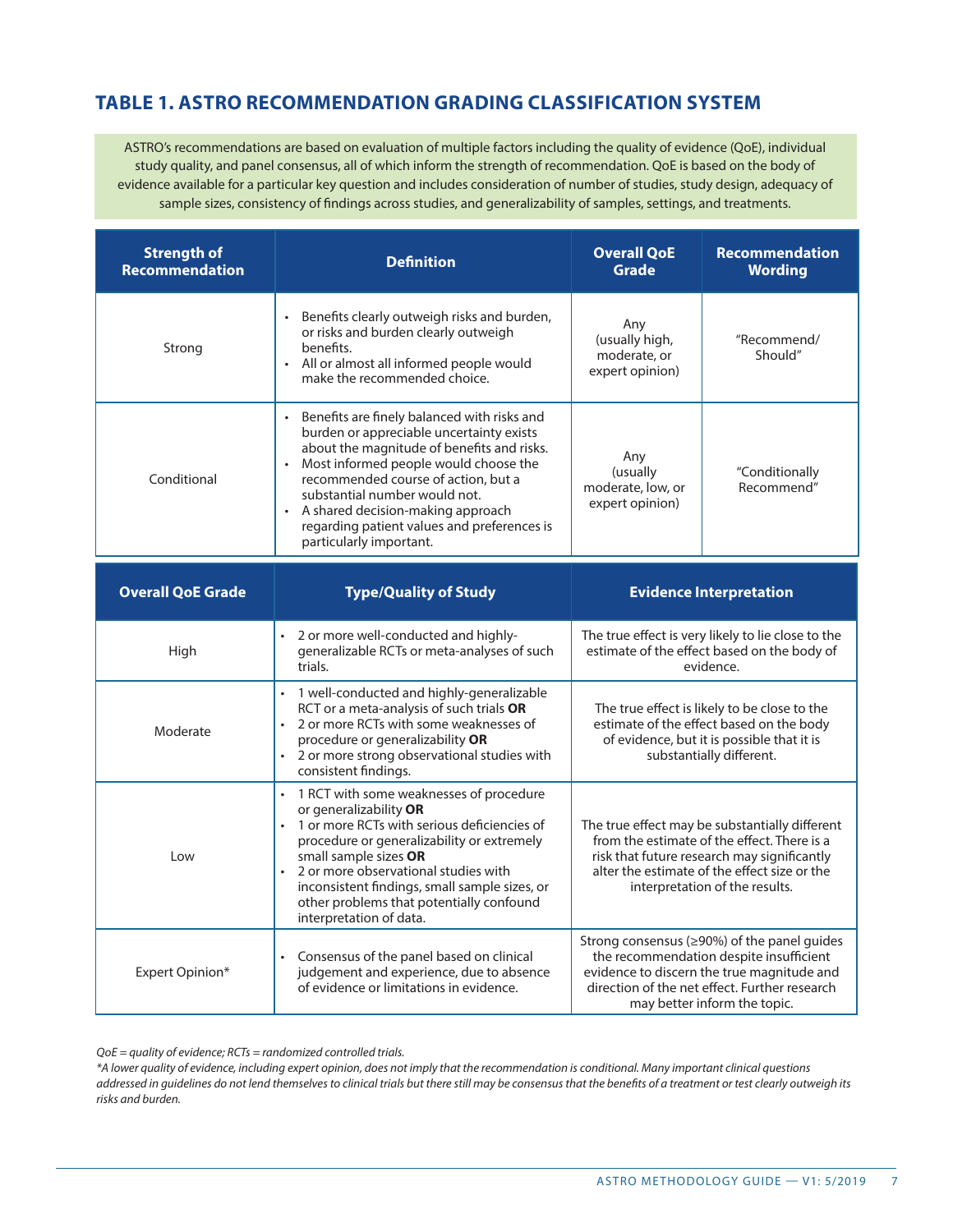# **RECOMMENDATION SUPPORTIVE TEXT**

In light of changing standards from the National Academy of Medicine and the Council of Medical Specialty Societies, as well as member feedback, ASTRO evaluated its guideline methodology with the goal of implementing a more streamlined process and producing a more user-friendly guideline. The GLSC decided to focus on standardization across guidelines, limiting the text length, and incorporating more tables and figures where appropriate. To this end, guideline text will focus mainly on providing a high-level summary of the body of evidence that supports the recommendation and the authors' interpretation of those data. Important information about the key studies that may help the reader understand the guidance is also included when needed. The recommendations from each KQ include a hyperlink to evidence tables so the reader can see the specific study characteristics easily, alleviating the necessity of detailing each study in the text. In addition, the benefits and harms of the intervention may be discussed, as well as nuances or details about the recommendation that may be important to the reader.

# **CONSENSUS DEVELOPMENT AND VOTING**

General agreement on the recommendations is achieved during task force discussions throughout the writing process. Formal consensus is then evaluated using a modified Delphi approach. In an online survey, task force members anonymously indicate their level of agreement on each recommendation based on a 5-point Likert scale, from "strongly agree" to "strongly disagree". Members may abstain from rating recommendations that they feel are outside of their expertise. A pre-specified threshold of ≥75% (≥90% for expert opinion recommendations) of raters that select "strongly agree" or "agree" indicates consensus is achieved. Recommendation(s) that do not meet this threshold are removed or revised. Recommendations edited in response to task force or reviewer comments are re-surveyed prior to submission of the document for approval.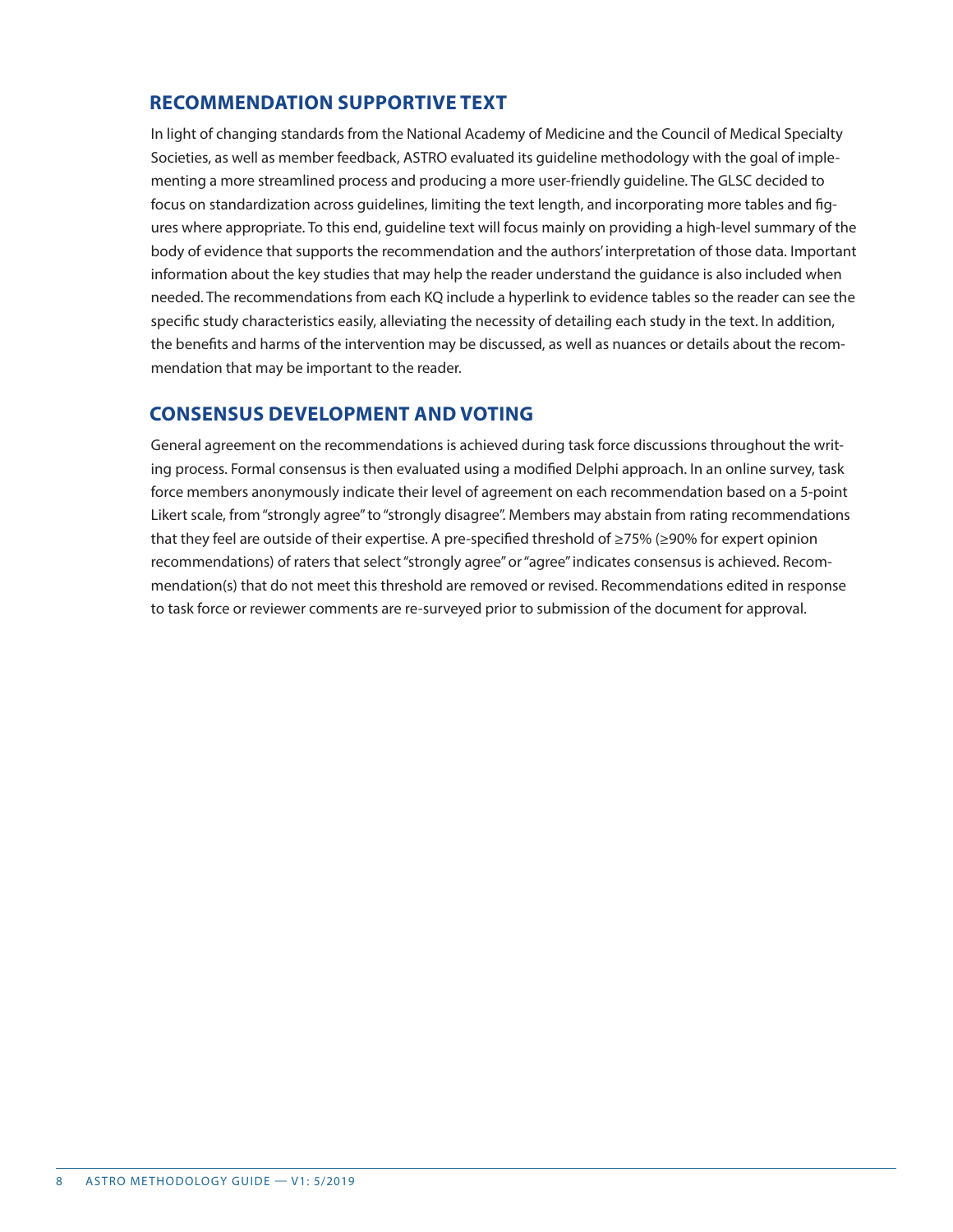# Review and Approval

### **REVIEW PHASE**

While the guideline is undergoing consensus voting, peer reviewers are identified who have an active clinical and/or research interest in the topic of the guideline. They are drawn from multiple sources, including the ASTRO membership and partner or collaborating organizations, and are selected to provide a variety of perspectives and areas of expertise. The task force chair(s), GLSC, and, where applicable, other committees and panels propose official ASTRO reviewers. Partner, collaborating, and potential endorsing societies are also encouraged to nominate reviewers on their behalf since this is their primary opportunity to recommend changes to the guideline. Like task force members, reviewers must disclose all industry relationships and personal interests and their disclosures are evaluated using a stringent COI review process. Once consensus on the draft guideline is achieved by the task force, the document undergoes review simultaneously by the invited peer reviewers, the GLSC (including in-depth review by 2-3 members for content, process and consistency with other ASTRO clinical documents), and ASTRO staff and legal counsel. The resulting comments are adjudicated by the task force and the guideline revised as appropriate.

# **PUBLIC COMMENT**

Following peer review, guidelines are posted on ASTRO's website for 4-6 weeks for public comment. Announcements are made via emails and postings on the ASTRO website inviting comments from ASTRO members and committees; patient support and advocacy groups; and other potential stakeholders. Partner, collaborating, and potential endorsing societies are also encouraged to share the link with their membership so additional reviewers can be involved in the review process. This is the last opportunity for societies to suggest changes, since substantive revisions cannot be made later during the endorsement process after the final guideline is approved. Comments are addressed using the same process as peer review. Any recommendations that are changed as a result of the reviews or public comments are voted on again by the task force to ensure consensus agreement is maintained.

## **GUIDELINE APPROVAL AND ENDORSEMENTS**

The completed guideline undergoes a multi-level review and is ultimately approved by the ASTRO Board of Directors. For guidelines developed in partnership with other societies, the document is submitted for approval to the respective organizations' leadership, based on their standard processes. The approved version of the guideline is sent to potential endorsing societies, along with the responses to their representatives' peer review and/or public comments, and a final decision on endorsement requested.

## **DEVELOPMENT OF EXECUTIVE SUMMARY**

An Executive Summary is developed during the approval process, adhering to the journal word count requirement. It contains abbreviated Introduction and Methods sections, the recommendations with implementation remarks where applicable, and potentially a short Conclusion and/or Future Directions section. It does not include the full supporting text for the recommendations. The Executive Summary appears in print, with the full-text guideline and evidence table supplements available online.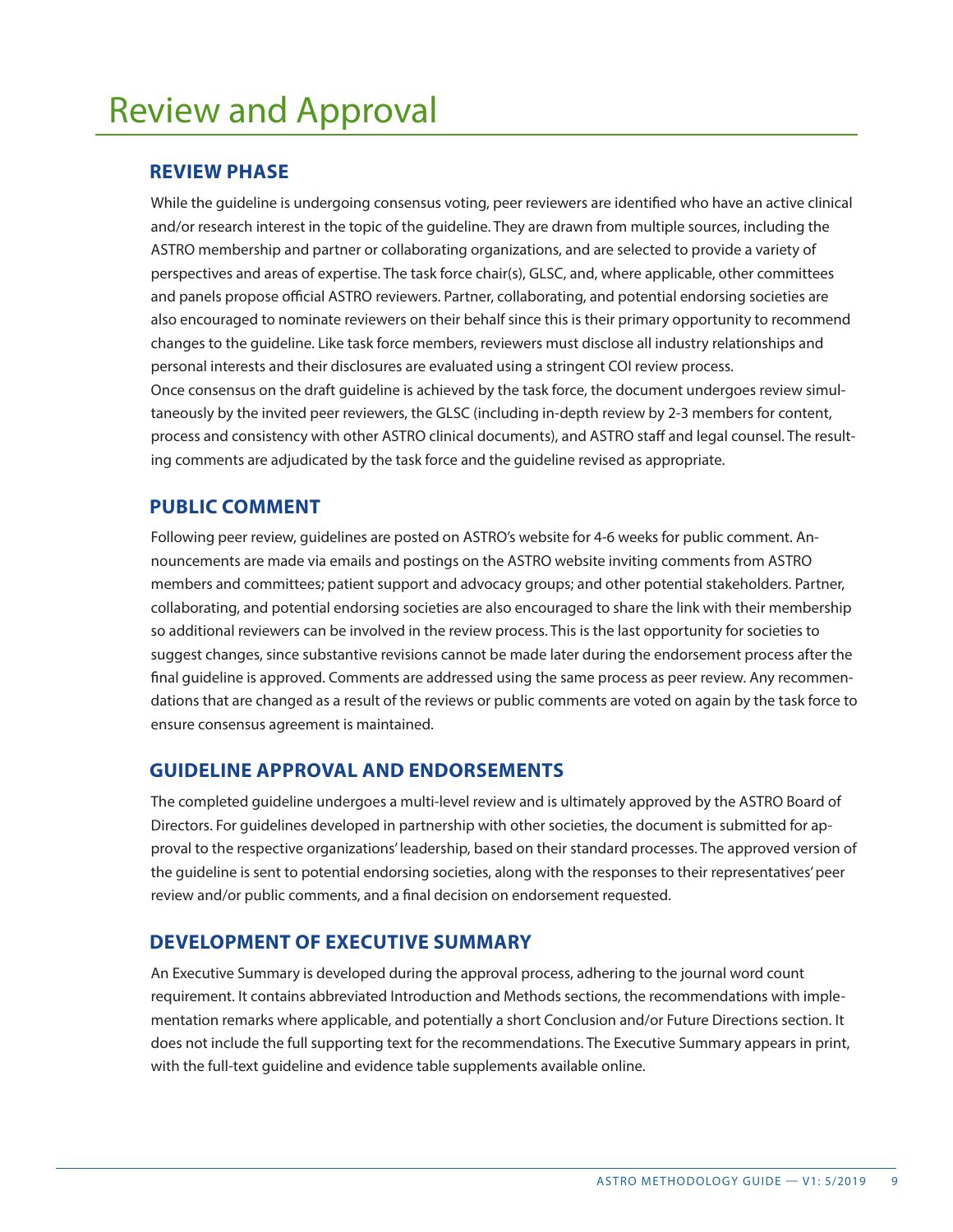# Publication and Implementation

All approved ASTRO guidelines are submitted to *Practical Radiation Oncology (PRO)*, which conducts a separate peer review and approval process. If accepted, *PRO* publishes the guideline online followed by print publication. When ASTRO partners with other societies, they may simultaneously publish a summary of the guideline in their respective journal or link to the ASTRO publication.

Guideline publications are available on ASTRO's website, publicized to its membership through weekly news emails and meeting presentations, and ultimately incorporated into measures, educational products, and other programs. It is broadly disseminated through a press release, developed in conjunction with partner societies as appropriate. Additional products, including slides, webinars, podcasts, and patient materials may also be developed. Lastly, guidelines are submitted to the Guidelines International Network Library and ECRI Guidelines Trust.

# Post-Publication Monitoring and Initiation of Updates

Another aspect of the GLSC's oversight role includes monitoring publication of new clinical research that might support an update or replacement of published guidelines. A request to modify a guideline may also be made by an ASTRO member or participating society. Guidelines more than 2 years post publication are evaluated for currency and revised or reaffirmed approximately every 5 years. As part of this topic identification and prioritization process, ASTRO staff contact the original guideline task force annually to ask if practice-changing data has been published that may lead to changes to the key questions and/or recommendations.

For topics selected for an update or replacement or that are approaching 5 years post-publication, an environmental scan of completed or in progress external guidelines and upcoming major trials is performed. A rapid literature review of evidence published since the last version of the guideline is also conducted. Based on the results, the GLSC makes a decision to:

- 1. Take no action and re-review the guideline during the next annual topic identification and prioritization process (or at the discretion of the GLSC),
- 2. Proceed with an update of the guideline (revising a portion of the original document) or replacement of the guideline with a completely new version,
- 3. Reaffirm the guideline,
- 4. Sunset the guideline due to outdated evidence or technology.

If the GSLC decides to reaffirm or sunset the guideline, the original task force members and ASTRO's Board of Directors are notified and a short article is published explaining the status of the guideline, which is linked to the original document. If the GLSC decides to update or replace the guideline, the project follows the standard process shown in Figure 1.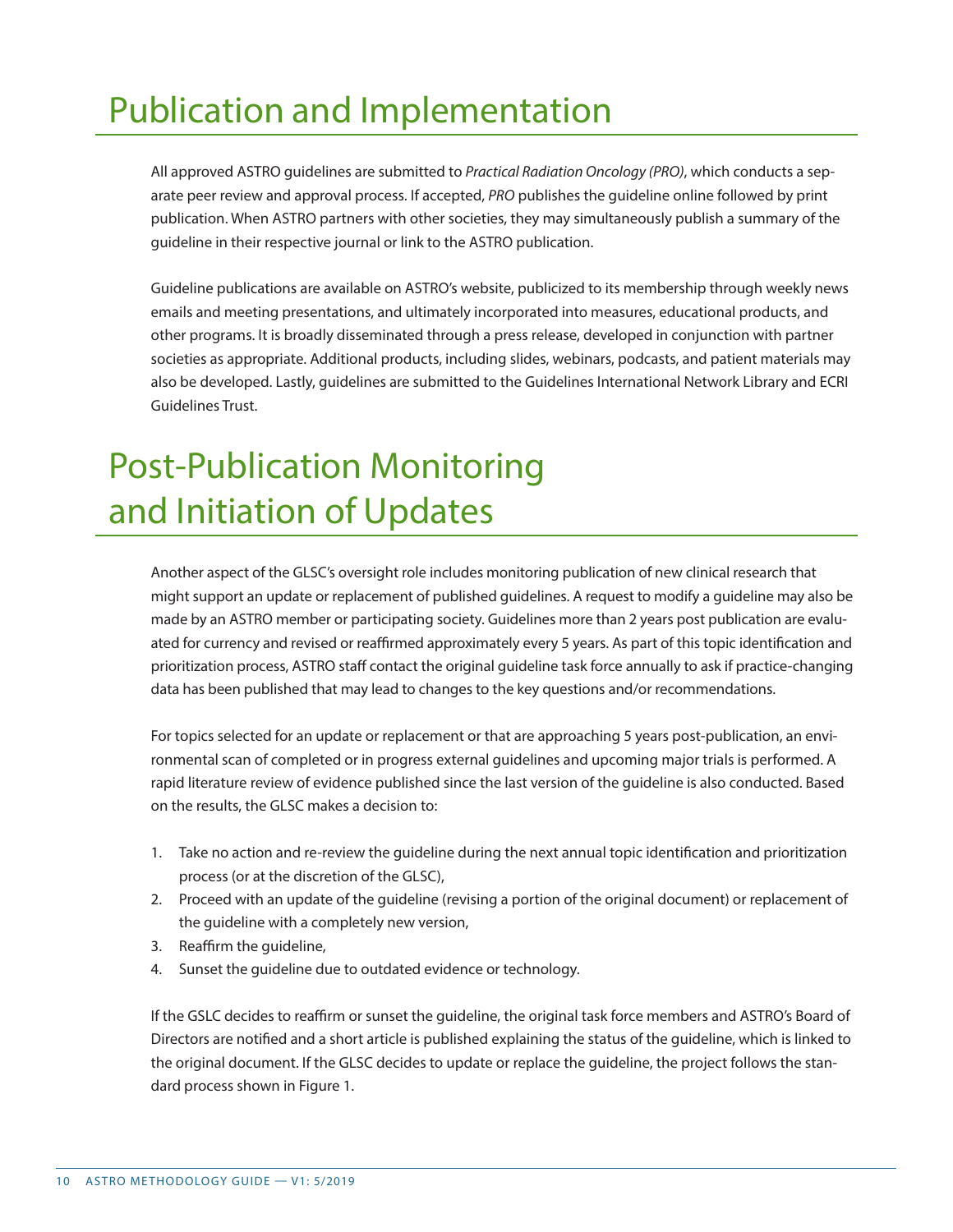# **FIGURE 1. GUIDELINE DEVELOPMENT PROCESS**

# ASTRO Guideline Development Process Overview

# Guideline Initiation

#### **Topic selection:**

The GLSC oversees topic selection with suggestions from various outlets

#### **Panel selection:**

Affected company list is determined, chair and member nominees vetted; societies invited, and their representatives nominated

#### **Disclosure review:**

Nominee disclosures are vetted for potential COI based on affected company list

#### **Proposal:**

Nominees and KQs are reviewed and approved by ASTRO CAQC and Board

#### **Kick-off call:**

Official start to the development process

# Review

Evidence

#### **Evidence presentation:**

KQs are reviewed and refined by the full panel

### **Search protocol:**

**Key questions:** 

Search strategy is drafted. preliminary searches performed and the strategy modified as needed

#### **Literature review:**

- 1. Abstracts are dualscreened based on inclusion and exclusion criteria
- 2. Full-text articles are reviewed
- 3. Data is abstracted from the relevant articles

#### **Evidence tables:**

Data from relevant articles is used to populate evidence tables

#### **Analysis:**

Evidence tables are analyzed and the body of evidence for each KQ summarized

### KQ leads present evidence tables to panel, verbally

Draft

summarizing the body of evidence to inform the QoE rating

#### **Drafting recommendations:**

- 1. Recommendations are
- drafted for discussion and modified as needed
- 2. The strength of recommendations and QoE are determined

#### **Supportive text:**

Text is drafted based on near-final recommendations. The body of evidence is summarized with limited text and linked to the evidence tables

#### **Consensus:**

Recommendations are voted on via confidential survey; if modified, they are re-surveyed

### **Official peer review:**  The draft guideline is reviewed by the GLSC;

Development Peer Review Approval

official peer reviewers nominated by ASTRO and participating societies; legal counsel and internal staff

#### **Comment adjudication:**

All comments are responded to and the draft modified as needed

#### **Comment adjudication:**

responded to and the draft modified as needed

The final draft is modified as needed; changed recommendations are resurveyed

### **Multiple layers of**

1. GLSC

#### 2. CAQC

- 3. ASTRO's Board
- 4. Other partner
- organizations

#### **Disclosure review:**

Simultaneously, panel members update or confirm their disclosures for publication

#### **Implementation:**

A strategy for dissemination and development of complementary materials is determined

#### **Executive summary:**

The approved full-text draft is used to develop the ES containing recommendations and minimal text

### Publication and Implementation

#### **Draft submission:**

The approved full-text and ES are sent to the journal; their peer review process is initiated; if needed, comments are adjudicated and edits made as appropriate

#### **Endorsements:**

The approved guideline is sent to participating organizations for endorsement consideration

#### **Acceptance:**

Once accepted, the ES is typeset and published in the journal; the full text is posted on ASTRO's website

#### **Implementation:**

Complementary materials are developed and promoted.

CAQC, Clinical Affairs & Quality Council; COI, conflict of interest; ES, Executive Summary; GLSC, Guideline Subcommittee; KQ, key question; QoE, and quality of evidence.

**approval:**

### **Public comment:**

The revised draft is posted for public comment

All comments are

**Final consensus survey:**